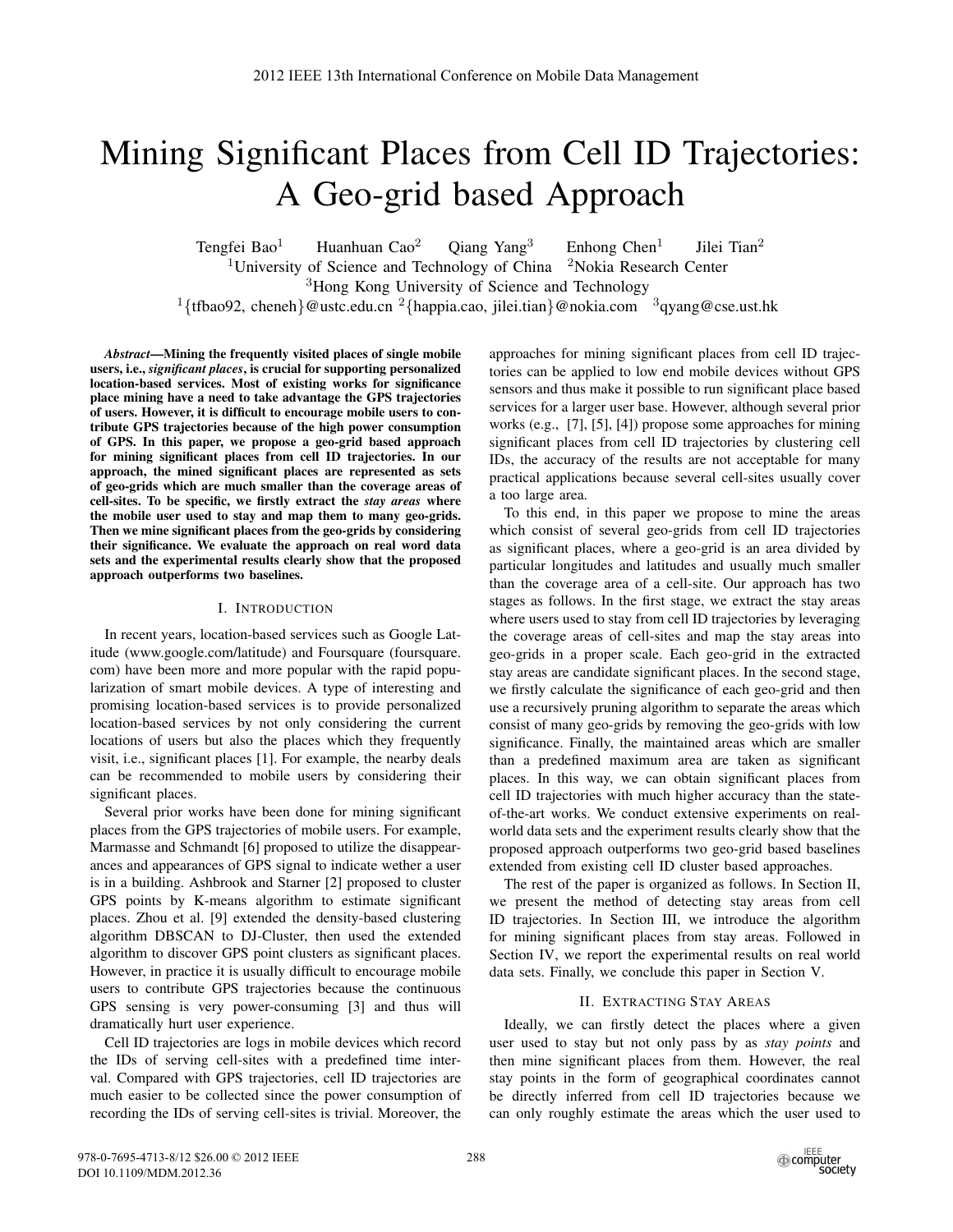visit through the coverage areas of recorded cell-sites, which can be estimated from the locations and serving radiuses of cell-sites provided by some public Web Services such as Google Geocoding API (http://code.google.com/apis/maps/ documentation/geocoding/). To this end, we firstly try to find the stay areas where the user used to stay and then mine significant places from the discovered stay areas. Obviously, stay areas are estimations of stay points. The smaller the stay areas, the more precise they are for estimating real stay points. In this section, we present the details of our approach for discovering the stay areas of mobile users from their cell ID trajectories.

## *A. Stay Session Discovery*

To extract stay areas, we firstly find the segments of cell IDs whose coverage areas may contain a stay point from the cell ID trajectory of a mobile user, which are referred as *stay sessions* for simplicity, and then take the overlapped coverage area of all cell-sites in a stay session as a stay area. The method of discovering stay sessions is motivated from the observation as follows.

Observation: if we take no account of the errors for the estimated coverage areas of cell-sites, we will have the following observation: suppose a user has stayed in a location for a while, the corresponding cell ID trajectory may consist of a) several duplicate occurrences of the same cell ID, or b) several different cell IDs whose coverage areas are mutually overlapped with each other. The first case is easy to understand. The second case usually occurs when the user is staying in the overlapped area of the coverage areas of several adjacent cell-sites. In such an area, the serving cellsite of the mobile user may be any of the group of adjacent cell-sites according to their signal quality. Consequently, the recorded cell IDs of serving cell-sites may change even though the user is not moving. Figure 1 shows an example of the second case that a group of cell IDs whose coverage areas mutually are overlapped implies a stay point. In the example the sampling rate of cell-sites in service is one minute. From this figure, we can see that when the user stays in the point  $P_1$ for several minutes, the coverage areas of the corresponding cell IDs  $\{c_1, c_2, c_3\}$  are mutually overlapped. When the user moves from point  $P_1$  to point  $P_2$ , the coverage areas of the sampled cell IDs are not overlapped with all cell IDs in  ${c_1, c_2, c_3}$ . When the user arrives in point  $P_2$  and stay for a while, the coverage areas of the recorded cell IDs  $\{c_7, c_8, c_9\}$ are mutually overlapped again, which clearly implies the user is in a stay point.

Based on the above observation, we can easily detect the segments of cell IDs whose coverage areas may contain a stay point from the cell ID trajectories of mobile users, which are referred as *stay sessions* for simplicity. The notion of stay sessions are formally defined as follows.

*Definition 1 (Closed Cell ID Segment):* Given a cell ID trajectory  $C = c_1 c_2 ... c_n$ , where  $c_i (1 \leq i \leq n)$  denotes a cell ID, for a segment of C denoted as  $s = c_j c_{j+1}...c_{j+k}$  (1  $\leq$  $j \leq n - k$ , s is called a closed cell ID segment of C iff



Fig. 1. An example of cell ID trajectory which implies that the user moves from a stay point to another stay point. Each circle denotes the coverage area of a corresponding cell-site.

| <b>Algorithm 1 Stay Session Detection</b> |  |  |  |  |
|-------------------------------------------|--|--|--|--|
|-------------------------------------------|--|--|--|--|

**Input 1**: a cell ID trajectory  $C = c_1c_2...c_n$ ; **Input 2:** a minimum staying time  $T_{min}$ ; **Output:** a set of stay sessions  $S$ ;

|     | 1: $S \leftarrow \emptyset$ :                                        |
|-----|----------------------------------------------------------------------|
|     | 2: $s \leftarrow \{c_1\};$                                           |
|     | 3: for $i = 1; i < n; i + +$ do                                      |
| 4:  | if $c_i \neq c_{i+1}$ then                                           |
| 5:  | $Movment \leftarrow false;$                                          |
| 6:  | for each $c \in s$ do                                                |
| 7:  | <b>if</b> $Distance(c, c_{i+1}) \ge c$ . Radius + $c_{i+1}$ . Radius |
|     | then                                                                 |
| 8:  | $Movment \leftarrow true$ :                                          |
| 9:  | <b>if</b> $TimeRange(s) > T_{min}$ <b>then</b>                       |
| 10: | $S \leftarrow S \cup s$ :                                            |
| 11: | $s \leftarrow \{c_{i+1}\};$                                          |
| 12: | if $Movment = false$ then                                            |
| 13: | $s \leftarrow s + c_{i+1}$ ;//append $c_{i+1}$ to the tail of s      |
|     | 14: return $S$ ;                                                     |

 $\forall_{j \leq a, b \leq (j+k)} c_a \cdot A \cap c_b \cdot A \neq \emptyset$ , where c. A denotes the coverage area of the cell-site with ID c.

*Definition 2 (Stay Session):* Given a predefined threshold of minimum time range  $T_{min}$ , for a closed cell segment  $s = c_i c_{i+1}...c_{i+n}$ , s is called a stay session iif (a)  $(c_{i+n}.times tamp - c_{i+1}.times tamp) \geq T_{min}$  and (b) /  $\exists s' (s \subset s') \land (s' \text{ is a closed segment of } C).$ <br>According to notions we can detect stay

According to notions we can detect stay sessions by scanning the cell ID trajectory and iteratively discover the closed cell-ID sequences and check whether they are stay sessions. Algorithm 1 illustrates the method of stay session extraction. Herein the variable *Movement* is used to record the recognition of a closed cell ID sequence and c.Radius indicates the coverage radius of the cell-site  $c$ . The parameter of  $T_{min}$  is set to 30 minutes in our experiments. Moreover, the distance between the cell-site with ID  $c_i$  and another one with ID  $c_i$ is calculated as follows.

$$
Distance(c_i, c_j) = R \times \arcsin
$$

$$
\sqrt{\sin^2\left(\frac{\Delta_{Lat}}{2}\right) + \cos\left(c_A.Lat\right)\cos\left(c_B.Lat\right)\sin^2\left(\frac{\Delta_{Long}}{2}\right)},
$$

where *c.Lat* and *c.Long* indicates the latitude and longitude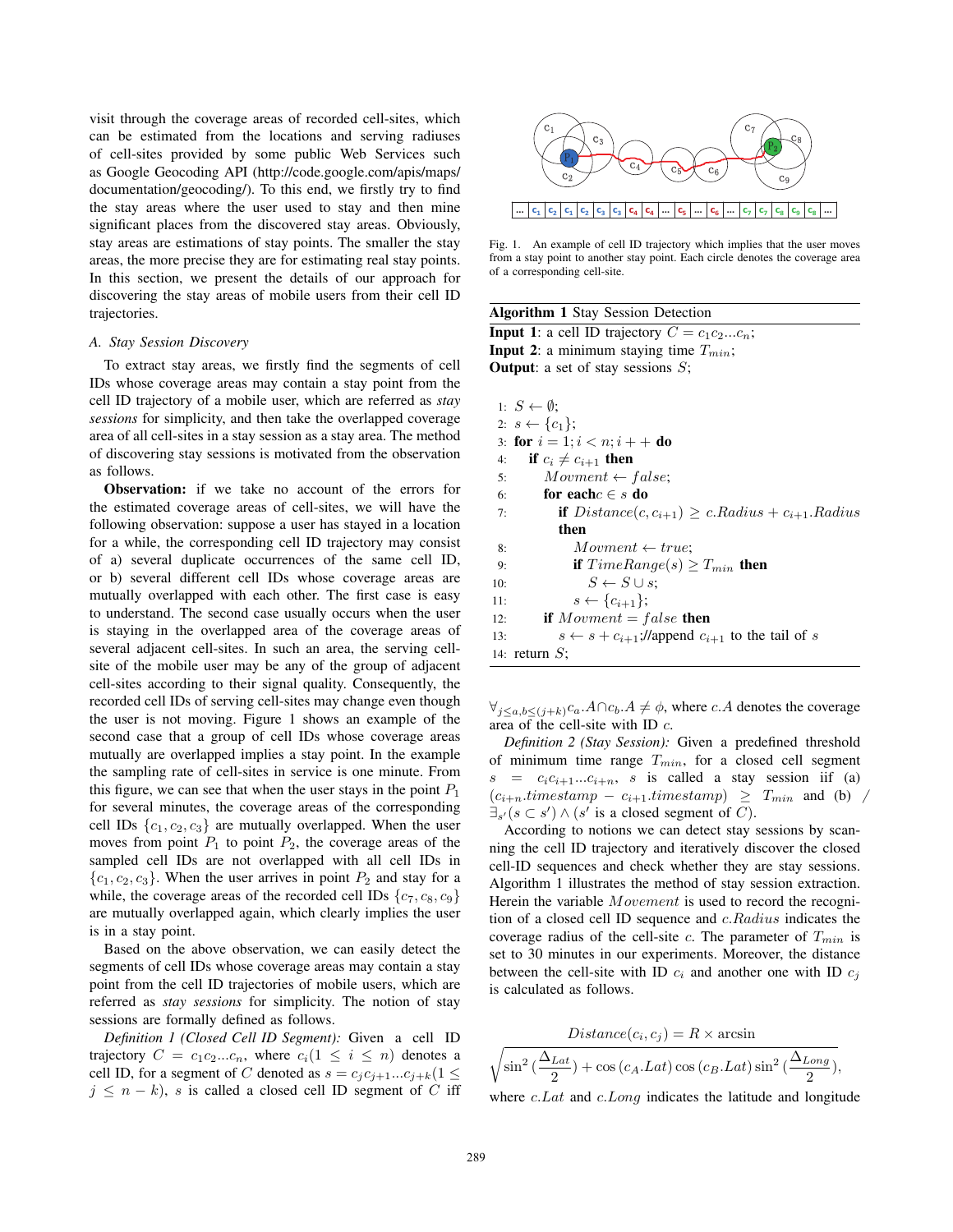of the cell-site c respectively, R denotes the radius of equator<sup>1</sup>,  $\Delta_{Lat}$  =  $|c_A.Lat - c_B.Lat|$  and  $\Delta_{Long}$  =  $|c_A.Long$  $c_B.Lonq$ .

## *B. Estimating Stay Areas by Geo-grids*

Given a stay session  $s = c_i c_{i+1}...c_{i+n}$ , we can estimate the stay area of the user by  $A_s = \bigcap_{c \in s} c \cdot A$ , where c.A indicates<br>the coverage area of the cell-site c. A stay area A indicates the coverage area of the cell-site c. A stay area  $A_s$  indicates that the user's movement is limited in the area during the according time range, which implies it may contain a stay point of the user. The longer the time range and the smaller the stay area, the more likely the user is in a stay status and the stay point is covered by  $A_{\rm s}$ .

Since the coverage areas of cell-sites are usually represented by areas of circles, stay areas are essentially irregular areas bounded by curves. However, it is inefficient to represent a stay area by a group of boundaries in the form of sphere curves. Moreover, too accurate estimations of stay areas are meaningless because the information of the coverage areas for cell-sites usually contain errors. Therefore, we use a simple and efficient geo-grid based method to estimate the stay area. The basic idea of the approach is as follows. Firstly, we partition the surface of the earth into many geo-grids by latitude and longitude. Then we can use a group of geo-grids to represent the coverage area of a cell-site  $c$  by enumerating the geo-grids whose centers are covered by  $c.A$ . Finally, we can quickly calculate the overlapped area among the coverage areas of several cell-sites by enumerating the joining geogrids among their covered geo-grids as shown in Figure 2. Obviously, the smaller scale we use to partition the earth, the more accurate the estimation can be. But as mentioned above, we do not need too accurate estimations because of the inherent errors of the cell-site information. In practice, we partition the surface of the earth in the scale of 0.001 latitude  $\times$  0.001 longitude.



Fig. 2. An example of estimating stay areas by geo-grids. The red area estimates the overlapped area of two cell-sites' coverage areas.

# III. MINING SIGNIFICANT PLACE FROM STAY AREAS

<sup>1</sup>For simplicity, we assume the Earth is a perfect sphere.

Algorithm 2 Significant Places Extraction

**Input 1:** a set of areas  $\Lambda = \{A\}$ ; **Input 2:** a maximum area threshold  $A_{max}$ ; **Output:** a set of significant places  $P$ ; 1:  $P \leftarrow \emptyset$ ; 2: for each  $A \in \Lambda$  do<br>3: if  $Area(A) > A$ 3: if  $Area(A) > A_{max}$  then<br>4: call  $Separate(\Lambda, A_{max})$ 4: call  $Separate(\Lambda, A_{max}, P);$ <br>5: else else 6:  $P \leftarrow P \cup A$ ; 7: return  $P$ ; **Method** Separate( $\Lambda'$ ,  $A'_{max}$ , P)<br>1. for each  $A' \subset \Lambda'$  do 1: for each  $A' \in \Lambda'$  do<br>2. if  $Area(A') > A$ . 2: **if**  $Area(A^{\prime})$  $) > A_{max}$  then<br>aromin. (Sianic 3:  $g_{min} \leftarrow \operatorname{argmin}_g (Signicance(g)),$  where  $g \in A'$ ;<br>4. **for each**  $g \in A'$  **do** 4: **for each**  $g \in A'$  **do**<br>5. **if** Signicance(a) 5: **if**  $Signicance(g) \leq Signicance(g_{min})$  then<br>6:  $A' \leftarrow A' - g$ : 6:  $A'$ <br>7. **if**  $A'$  is  $' \leftarrow A' - g;$ <br>split to seve 7: **if** A' is split to several areas  $\Lambda^* = \{A^*\}$  then<br>8: call Separate( $\Lambda^*$  A<sub>max</sub> P): 8: call  $Separate(\Lambda^*, A_{max}, P);$ <br>9: else else 10: go to 3;<br>11: **else** else 12:  $P \leftarrow P \cup A';$ <br>13: return: 13: return;

With the stay areas of a user, we can mine his (or her) significant places. Intuitively, we can count the visiting frequency of each geo-grid in the stay areas and take the top frequently visited geo-grids as significant places. To be specific, we can count a geo-grid to be visited once when it appears in one stay area. However, this naive approach does not take into account the different accuracy of estimating stay points for each stay area. Usually, the larger the stay area, the less accurate the estimation of a real stay point. Motivated by this observation, we should take into account the geo-grids occurring in small stay areas more than those occurring in big ones. Moreover, we observe that the longer the time range of a stay session, the more likely it contains a real stay point, which implies that we should pay more attention to the geo-grids occurring in stay areas extracted from long stay sessions. Along this line, for each geo-grid  $g$  occurring the extracted stay areas, the significance is calculated as follows.

$$
Significance(g) = \sum_{s:g \in s.A} \frac{TimeRange(s)}{GridNum(s.A)},
$$
 (1)

where s denotes a stay session, s.A denotes the corresponding stay area,  $GridNum(s.A)$  indicates the number of geo-grids s.A contains.

It is worth noting that a geo-grid with high significance may not correspond to one real significant place. On one hand, when the scale of the geo-grid is relatively big, a significant geo-grid may contain several significant places, which is called *false merging*. On the other hand, when the scale of the geo-grid is relatively small, several adjacent significant geo-grids may imply the same significant place, which is called *false splitting*. For example, the significant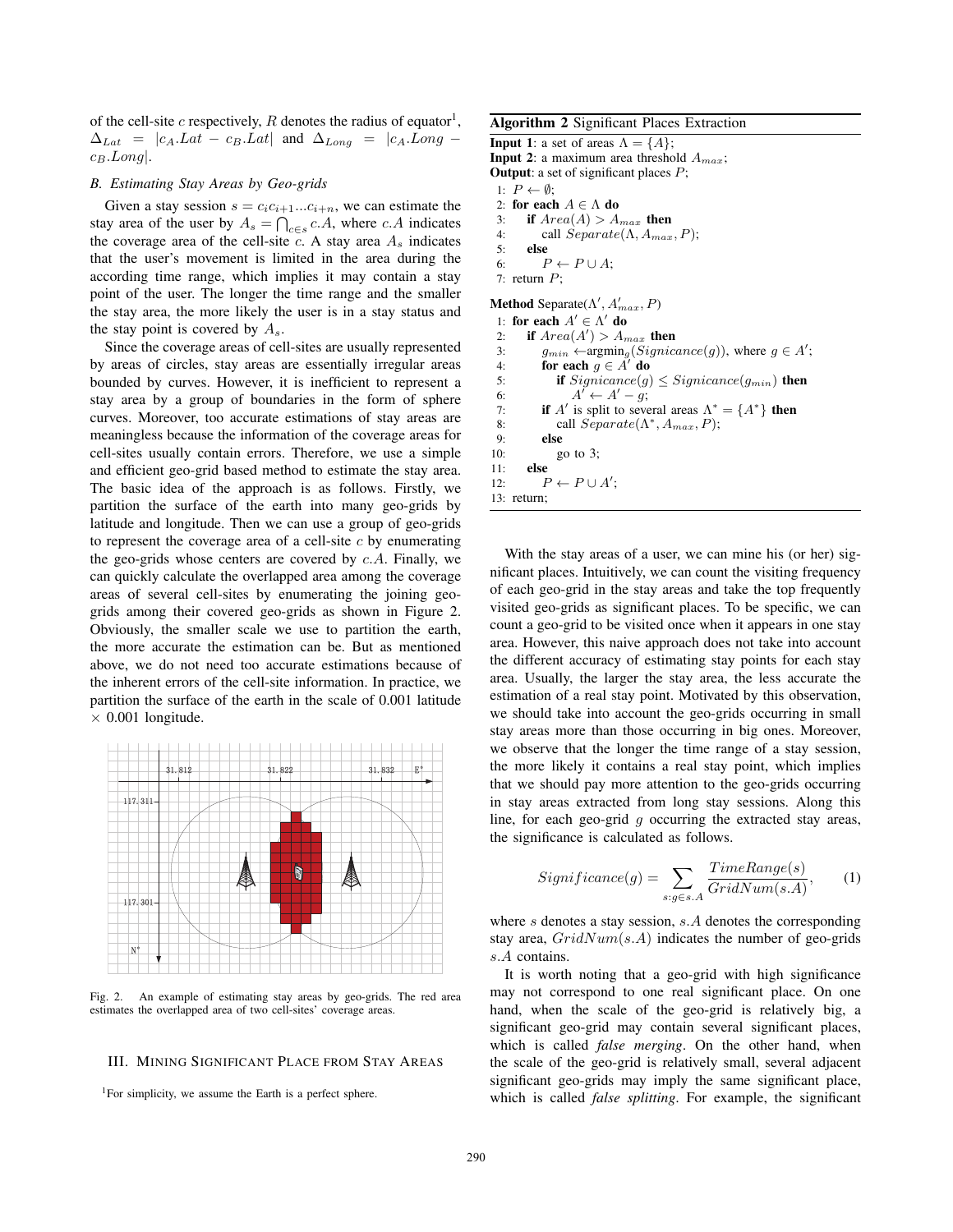place may be a big plaza which covers several geo-grids. Another example of false splitting is that a significant place may be in the common boundary of adjacent geo-grids. For the false merging problem, we cannot split a geo-grid to discover the real significant places. Thus, we should select relatively small geo-grids in practice. For the false splitting problem, we can assume that two adjacent significant geo-grids may imply the same significant place. Based on the intuitive assumption, we propose a geo-grid pruning based algorithm for discovering the areas whose contained geo-grids have high average significance as significant places.

The basic idea of the algorithm is as follows. Initially, all geo-grids appearing in the extracted stay sessions are naturally split to several areas which consist of many geogrids due to the connectivity among them. Firstly, we define a maximum area threshold as  $A_{max}$  to limit the areas of estimated significant places. Then for each area we recursively remove the geo-grids with the lowest significance in the area to split the original area by the connectivity among geo-grids. The pseudo code the algorithm is illustrated in Algorithm 2, where A denotes an area which consists of many geo-grids, the method  $September(\Lambda', A'_{max}, P)$  is a recursive function for<br>separating areas in  $\Lambda'$  and inserting the areas which are small separating areas in  $\Lambda'$  and inserting the areas which are small enough to the global set of significant places P.

## IV. EXPERIMENT

In this section, we report and analyze the experimental results of evaluating our proposed approach on real data sets.

### *A. Data sets*

In [8], we collected 10 college volunteers' cell ID trajectories through their mobile devices. The collected data span for one month and the sampling rate of serving cell IDs is set to be one minute. The collected cell ID trajectories are not totally sequential because of the power off of mobile devices. Moreover, though the software of collecting cell ID trajectories will automatically start when the mobile device is power on, volunteers can manually exit the software if they don't want the information of current locations to be recorded for the sake of privacy. Therefore, the collected cell IDs in cell ID trajectories are associated with the corresponding timestamps for checking the boundaries of stay sessions. The details of the collected data sets are illustrated in Table I, where the *Owner ID* identifies the owner,  $N_c$  denotes occurrence number of all cell IDs,  $N_u$  denotes the number of unique cell IDs, and  $N_s$ denotes the number of extracted stay sessions of a cell ID trajectory, respectively.

## *B. Baselines*

Since there is no other existing approach to mine areas which consist of geo-grids as significant places, we extend two cell ID cluster based approaches as baselines.

Extended Community Mining based Approach (ECMA): this baseline is extended from the approach proposed in [4]. The basic idea of the original approach is to firstly build an undirectional graph of cell IDs for a given cell ID trajectory

TABLE I THE DETAILS OF EXPERIMENTAL DATA SETS.

| Owner ID       | $N_c$  | $N_u$ | $N_{\rm s}$ |
|----------------|--------|-------|-------------|
|                | 61,804 | 839   | 168         |
| $\overline{c}$ | 22.418 | 56    | 34          |
| 3              | 23,849 | 789   | 120         |
| 4              | 46,440 | 543   | 106         |
| 5              | 44,093 | 204   | 77          |
| 6              | 34,685 | 158   | 84          |
| 7              | 40,219 | 388   | 310         |
| 8              | 54,181 | 809   | 145         |
| 9              | 54,181 | 1151  | 175         |
| 10             | 59,004 | 188   | 253         |

where an edge between two cell IDs denotes that the two cell IDs co-occur adjacently in the cell ID trajectory. Then a community mining algorithm is performed to mine communities, i.e., the sets of cell IDs which have more inner links than out links, as significant places. However, representing a significant place by a set of cell IDs is too inaccurate to compare with our proposed approach since several cell IDs may cover a large area. To this end, we extend the community mining based approach by leveraging the idea of our approach. Specially, for each mined set of cell IDs, we firstly extract the coverage area of the cell IDs represented by geo-grids by utilizing the information of the corresponding cell-sites. For computing the significance of grids, since the Equation 1 depends on the stage of stay session extraction, we assign each geo-grid the significance as follows.

$$
Significance(g) = \sum_{c:g \in c.A} c.freq,
$$
 (2)

where  $c$  denotes a cell ID,  $c.A$  denotes the coverage area of the cell-site with ID  $c$ , and  $c$ .  $freq$  denotes the frequency of  $c$  in the given cell ID trajectory. Finally, we use Algorithm 2 to mine significant places from the geo-grids by considering their significance. It worth noting that Algorithm 2 may find multiple areas which consist of many geo-grids as significant places. To be in line with the assumption of the original community mining based approach that each cell ID community corresponds to one significant place, we only remain the one with the largest average significance for its contained geo-grids if Algorithm 2 outputs multiple significant places.

Fully Connected Component base Approach (FCCA): this baseline is similar to ECMA with respect to the idea of firstly building an undirectional graph of cell IDs and then mining sets of cell IDs from the graph to represent significant places. The difference is that FCCA does not mine communities. Instead, it iteratively prunes the cell IDs with the lowest frequency as noisy data and extracts fully connected components from the cell ID graph to represent significant places. The iterative process stops until all remaining cell IDs are in fully connected components. To make the results of FCCA more accurate for comparing them with those of our approach, we use Algorithm 2 again to mine significant places from the geo-grids in the cell IDs' coverage area by assigning their significance by Equation 2.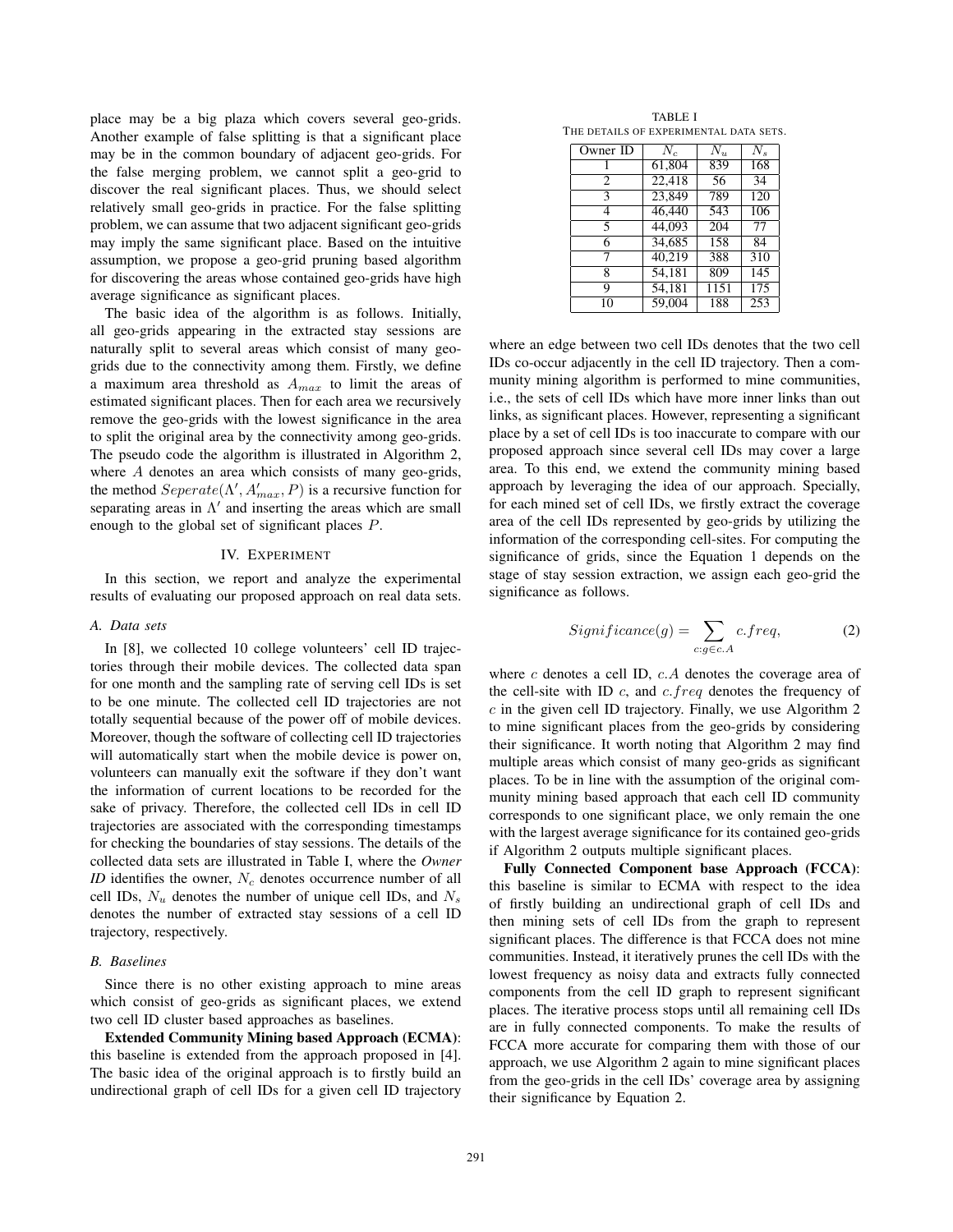# *C. Ground Truth and Evaluation Metric*

For each cell ID trajectory, firstly, our approach and the two baselines output several areas which consist of geo-grids as significant places. Then, the owner of the cell ID trajectory is asked to evaluate the results of each approach. The mined significant places are shown in map views (e.g., Figure 5, Figure 6, and Figure 7) and thus the owner can intuitively label the correctness of each significant place by recalling whether he (or she) used to frequently visit to and stay at the place.

We do not perform the widely used "cross validation" to ensure the labeling quality because we think it is not reasonable to let others label your own personal significant places. Instead, to ensure the quality of evaluation, each approaches' output are copied and then mixed. Thus, first, the labeler does not know the generating approach of the approach for avoiding bias. Second, if we find two copies of the same output are labeled differently, we will come back to the labeler. Moreover, expect for evaluating the correctness of the mined significant places, the volunteers are also asked to provide the numbers of their real significant places.

After labeling the mined significant places, we can use two common metrics for evaluating the effectiveness of each approach for mining significant places, namely, precision and recall. To be specific, the two metrics can be calculated as follows.

$$
Precision = \frac{N_{true}}{N_{total}}, \qquad Recall = \frac{N_{true}}{N_{real}}, \tag{3}
$$

where  $N_{true}$  indicates the number of significant places labeled as "True",  $N_{total}$  indicates the total number of mined significant places, and  $N_{real}$  indicates the number of real significant places of the corresponding volunteer.

#### *D. Overall Results*

For simplicity, the approach proposed in this paper is denoted as SAA (Stay Area based Approach) in the following paragraphes. For all approaches, the maximum area of significance places  $A_{max}$  is set to be  $500m \times 500m$  (about  $5 \times 5$  grids). Figure 3 compares the precision of SAA, FCCA and ECMA for all data sets. Each label around the circle indicates the owner ID of a cell trajectory. From this figure we can see that both SAA and FCCA dramatically outperform ECMA with respect to the precision of mining significant places. The performance of FCCA is roughly comparable to that of SAA and in some specific data sets the latter approach performs dramatically better. Figure 4 compares the recall of SAA, FCCA and ECMA for all data sets. From this figure we can see that SAA dramatically outperform both FCCA and ECMA with respect to the recall of mining significant places. Moreover, in some data sets FCCA outperforms ECMA but vice versus on other data sets. In general, their performance are roughly comparable.

Obviously, mobile users at least have two significant places, namely, work place and home. In practice, the ability of discovering the two significant places is critical for evaluating the performance of a significant place mining approach. To



Fig. 3. Spherical comparison in terms of precision.



Fig. 4. Spherical comparison in terms of recall.

further compare the effectiveness of SAA, ECMA and FCCA, we also ask each volunteer to determine whether the result of an anonymous SP approach covers the home and work place of the volunteer. Table II shows the coverage of work places and homes by three approaches for each data set, where Both denotes that both the work place and home are covered by the mined significant places, One denotes only one of the work place and home is covered, and None denotes neither of them is covered. From this table we can see that SAA significantly outperforms ECMA and FCCA with respect to the ability of mining work places and homes.

TABLE II THE COVERAGE OF TWO COMMON SIGNIFICANT PLACES, NAMELY, WORK PLACE AND HOME.

| Owner ID                 | <b>SAA</b>   | <b>ECMA</b> | <b>FCCA</b>  |
|--------------------------|--------------|-------------|--------------|
|                          | Both         | One         | <b>B</b> oth |
| 2                        | Both         | One         | One          |
| $\overline{\mathcal{E}}$ | <b>B</b> oth | One         | One          |
|                          | Both         | One         | One          |
| 5                        | <b>Both</b>  | One         | One          |
| 6                        | <b>B</b> oth | One         | One          |
| 7                        | Both         | One         | One          |
| 8                        | Both         | One         | Both         |
| Q                        | <b>B</b> oth | One         | One          |
| 10                       | Both         | One         | One          |

#### *E. Case Study*

Expect for analyzing the overall results, we also manually check the user labels for the mined significant places for intuitively understanding the difference of different approaches' results. For example, Figure 5, Figure 6, and Figure 7 show the labeled significant places mined by SAA, ECMA, and